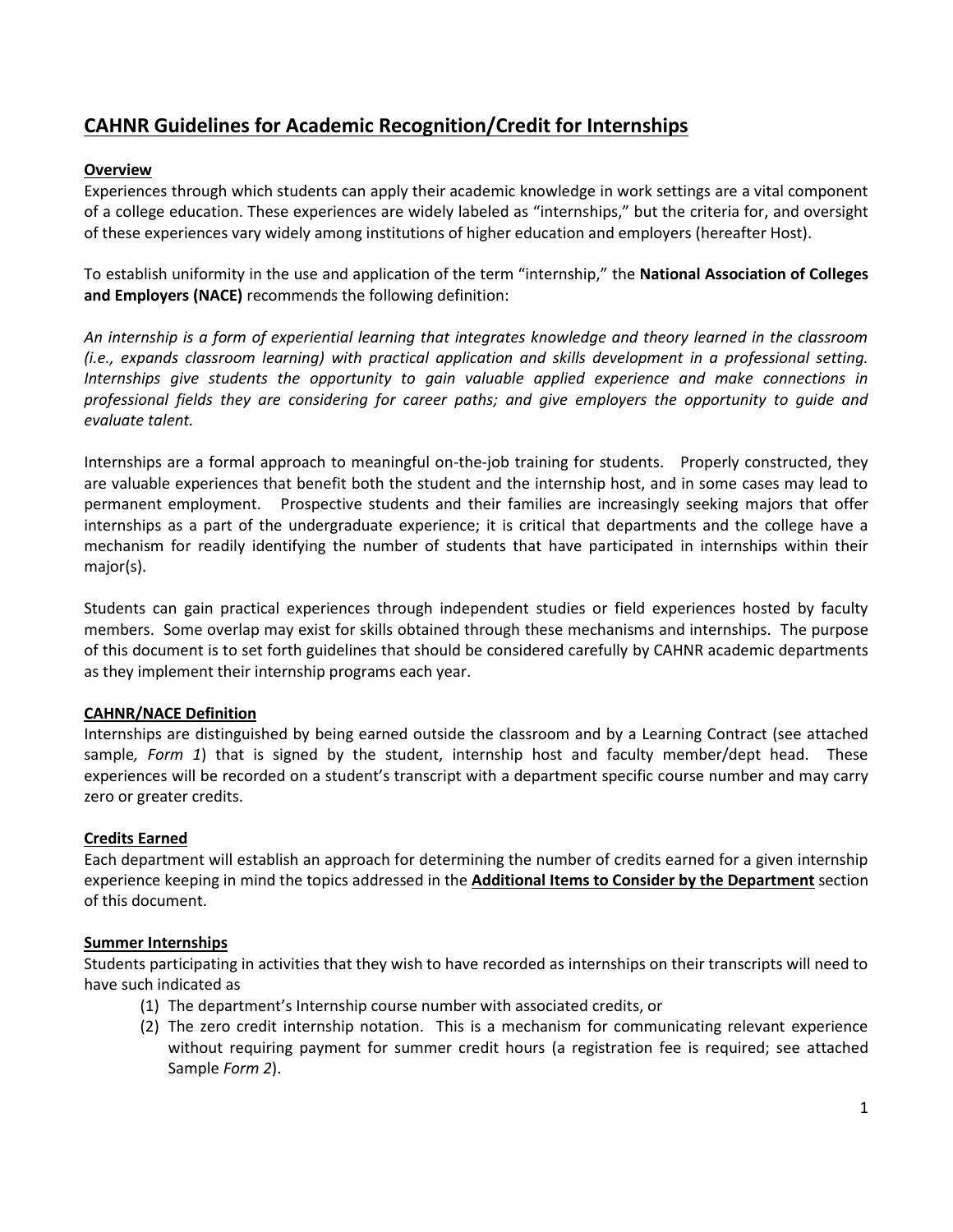- (3) Both (1) and (2) must have signed documentation (i.e., Learning Contract See attached sample *Form 1*) in place before the internship experience begins.
- (4) Credits for internship activities engaged in during the summer cannot be awarded during the fall or spring semesters. However, a write-up or other academic products that would be submitted during an academic semester can be considered by faculty.

#### **Learning Contracts**

Each department will develop its own Learning Contract for internship experiences. To ensure that an internship experience is educational and thus eligible to be considered a legitimate internship (by the definition set forth by CAHNR/NACE), all of the following criteria must be met and Learning Contracts should, at a minimum, reference/contain the following items:

- 1. The experience must be an extension of and outside the classroom: a learning experience that provides for applying the knowledge gained in the classroom. It must not be simply to advance the operations of the employer or be the work that a regular employee would routinely perform.
- 2. The skills or knowledge of intellectual value learned by the intern must be transferable to other employment settings.
- 3. The experience has a defined beginning and end, and a position description with desired qualifications.
- 4. Clearly defined learning objectives/goals related to the professional goals of the student's academic coursework.
- 5. Evidence of supervision provided to the intern by a professional with expertise and educational and/or professional background in the field of the experience, with routine feedback by the experienced supervisor provided to the intern.
- 6. Sufficient resources, equipment, and facilities are provided by the host to support the learning objectives/goals of the intern.

#### **Grading**

Each department will develop its own policy for grading of internships.

#### **Additional Items to Consider by the Department** (All University rules and regulations for credit restrictions apply during an internship)

The resident CAHNR Academic Department determines if the following items apply.

1) An Academic Department may consider GPA requirements and the instructor's consent may be required if a student is on academic probation.

2) There are limitations to the number of internship credits than can count toward graduation. 3) If a student plans to intern for a second time with the same host and wishes to receive academic credit for the experience, their Learning Contract must document the ways in which the second internship entails responsibilities or assignments that differ significantly from those of the first internship.

4) The minimum number of hours for an internship credit is 40. There is no maximum; it is up to the student to determine whether the work hours are reasonable.

#### **Behaviors Expected of the Student Engaged in an Internship**

1) Comply with any confidentiality rules in force at the internship site;

2) Observe all policies and procedures stipulated by the host;